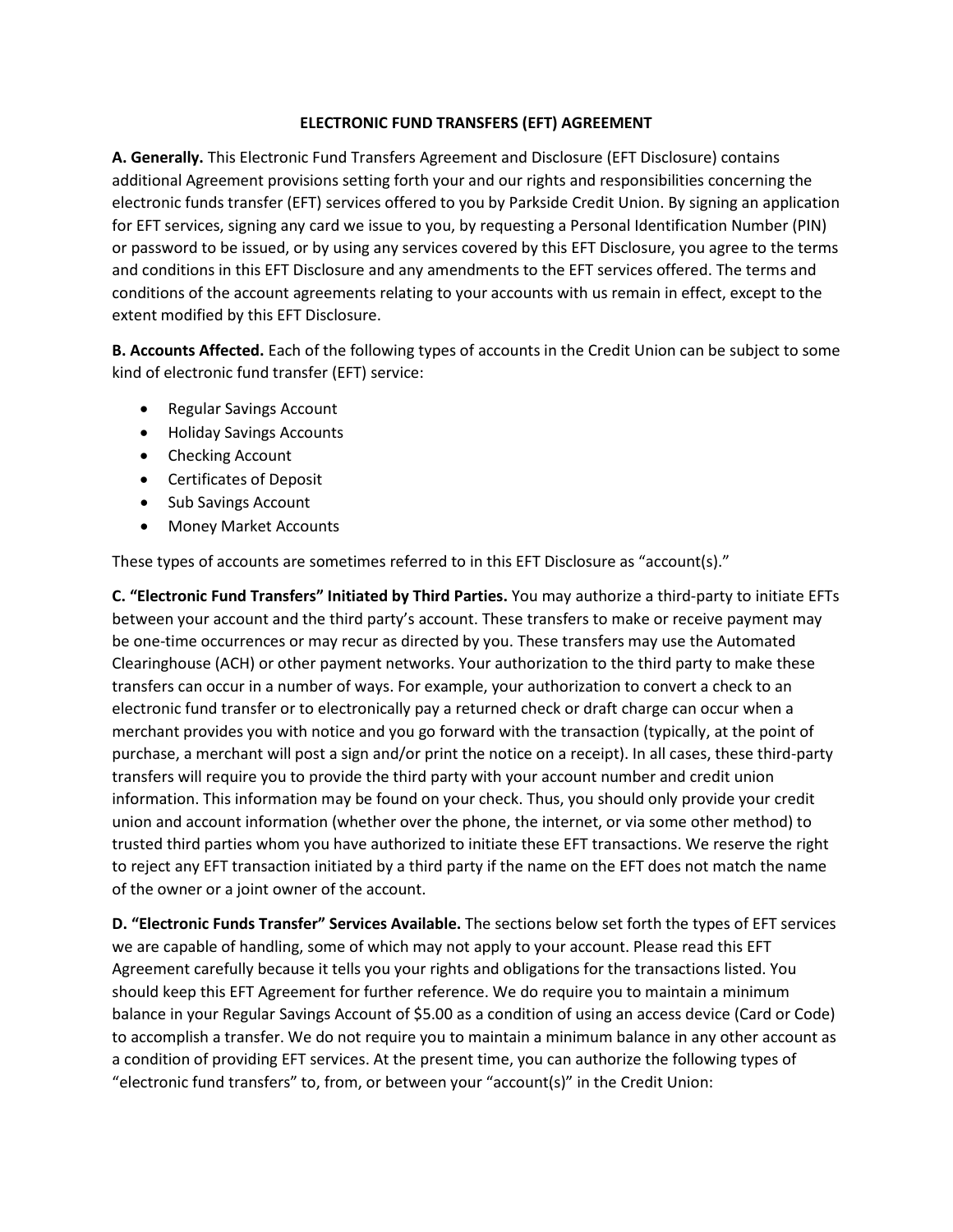**1.Preauthorized Transfers to Your Accounts (Credits):** You may make arrangements for certain direct deposits, or other preauthorized transfers, to be accepted into your account(s) such as:

- Direct deposit of Social Security and pension payments;
- Direct deposit of Veterans Administration benefits and Railroad Retirement benefits;
- Deposits of net paycheck or payroll deduction from various employers who have agreed to send such deposits to us;
- Direct deposit of military active duty pay or retirement benefits;
- Transfers between your accounts in the Credit Union;
- Automatic transfer from another person's account in the Credit Union or;
- Deposit(s) from any third party through the facilities of an Automated Clearinghouse (ACH), or other electronic network.

If, in connection with a direct deposit plan, we deposit any amount in an account which should have been returned to the Federal Government for any reason, you authorize us to deduct the amount of our liability to the Federal Government from the account or from any other account you have with us, without prior notice and at any time, except as prohibited by law. We may also use any other legal remedy to recover the amount of our liability.

**2.Preauthorized Transfers from Your Accounts (Debits):** You may make arrangements to pay certain recurring or one-time debits from your account(s) such as:

- Payments of your house mortgage, insurance premiums and utility bills, as well as other types of payments to third parties, through facilities of an Automated Clearinghouse (ACH) or another electronic network;
- Transfers between your accounts in the Credit Union;
- Automatic transfers to another person's account in the Credit Union or;
- Automatic transfers from your account to make payments on another person's loan to the Credit Union.

If these regular payments may vary in amount, the payee you are going to pay should tell you, ten (10) days before each payment, when it will be made and how much it will be. You may choose instead to get this notice only when the payment will differ by more than a certain amount from the previous payment, or when the amount would fall outside certain limits that you set.

**3.Electronic Check Conversion and Returned Check Charge:** You may authorize a merchant or other payee to make a one-time electronic payment from your checking account using information from your check to pay for purchases, pay bills, or other transactions. The check may be given to the merchant or other payee blank, partially completed, or fully completed and signed; may be presented at the point of sale or mailed to a merchant or other payee or lockbox and later converted to an EFT, or may be retained by the consumer, the merchant or other payee, or the payee's financial institution. This may include the electronic payment of charges for checks returned for non-payment. Your authorization to make such 13 types of electronic fund transfers may be expressed in writing or implied, for example, by the merchant or other payee posting a sign.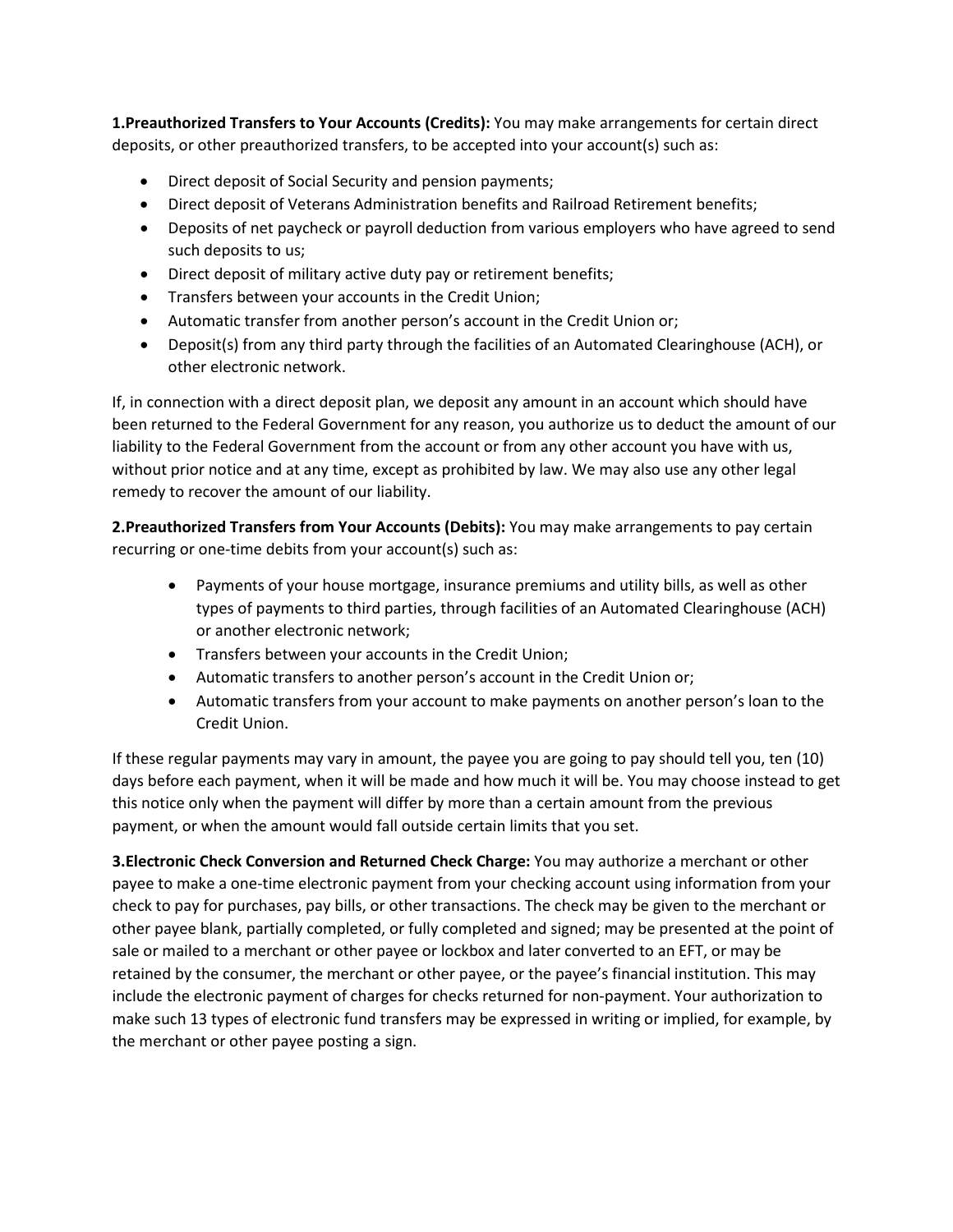**4.Automated Phone Banking Transactions:** If you are an enrolled user in our Automated Phone Banking response system, you may call our Automated Phone Banking program toll-free at 866.554.1584 to use your telephone or mobile device, and Access Code to make the following electronic fund transfers:

- Withdrawals from your accounts or line-of-credit loans in the Credit Union (check will be mailed to your address on file);
- Transfers between your accounts in the Credit Union, excluding IRA, ESA, and certificate accounts;
- Transfers between your accounts (except IRA, ESA, or certificate accounts) and line-of-credit loans in the Credit Union;
- Transfers from your accounts (excluding IRA, ESA, and certificate accounts) or line-of-credit loans to make payments on your loans or credit cards at the Credit Union.
- Transfers from your accounts or line-of-credit loans in the Credit Union to another member account at the Credit Union, which you have previously authorized.

Transactions made by Automated Phone Banking, Online Banking, and Mobile Banking are individually limited up to \$5,000 per payment source per day.

**5.Automated Teller Machine (ATM) Transactions:** At the present time, you can use automated teller machines (ATMs) owned and operated by Parkside Credit Union, and ATMs in the NYCE, Co-op, and Plus networks. Other regional networks may also be available through network sharing agreements. The number and location of ATMs is, of course, subject to change at any time. If you have an Automated Teller Machine Debit Card (Card) and PIN, we will keep you informed from time to time of the location of our machines and the networks available. Not all transaction types may be available at all ATMs. If you have a Debit Card for which we have issued a PIN, you can use your Card and PIN to make the following transactions in an ATM. However, your Card(s) may need to be reprogrammed by our staff in order to access all of these accounts:

- Deposits to your Regular Savings, Checking, Sub Accounts, or Money Market accounts. You may deposit no more than \$25,000 per day;
- Cash withdrawals from your Regular Savings, Checking, or Money Market accounts. You may withdraw no more than \$505 (including surcharges) per day, per Debit Card;
- Transfers (non-cash) between Regular Savings, Checking, or Money Market accounts;
- Transfers (non-cash) from your line-of-credit loan accounts with us to your Regular Savings, Checking, or Money Market accounts.

\* Note that Money Market account access restricted to ATMs owned and operated by the Credit Union and ATMs in the Co-op Network.

ATM deposit access may not be available during the first ninety (90) days of account opening or longer for accounts with restricted access. Additionally, certain Card(s), at the option of the Credit Union, may have deposit restrictions, reduced cash withdrawal and point-of-sale authorization limits; however, if this is the case, you will be notified.

• Your Option to Limit Cash Withdrawals. In addition to dollar amount limitations for withdrawals using your Debit Card or PIN that we may establish, you have the option to limit the amount of cash that can be withdrawn by your Card(s) and/or PIN to \$50.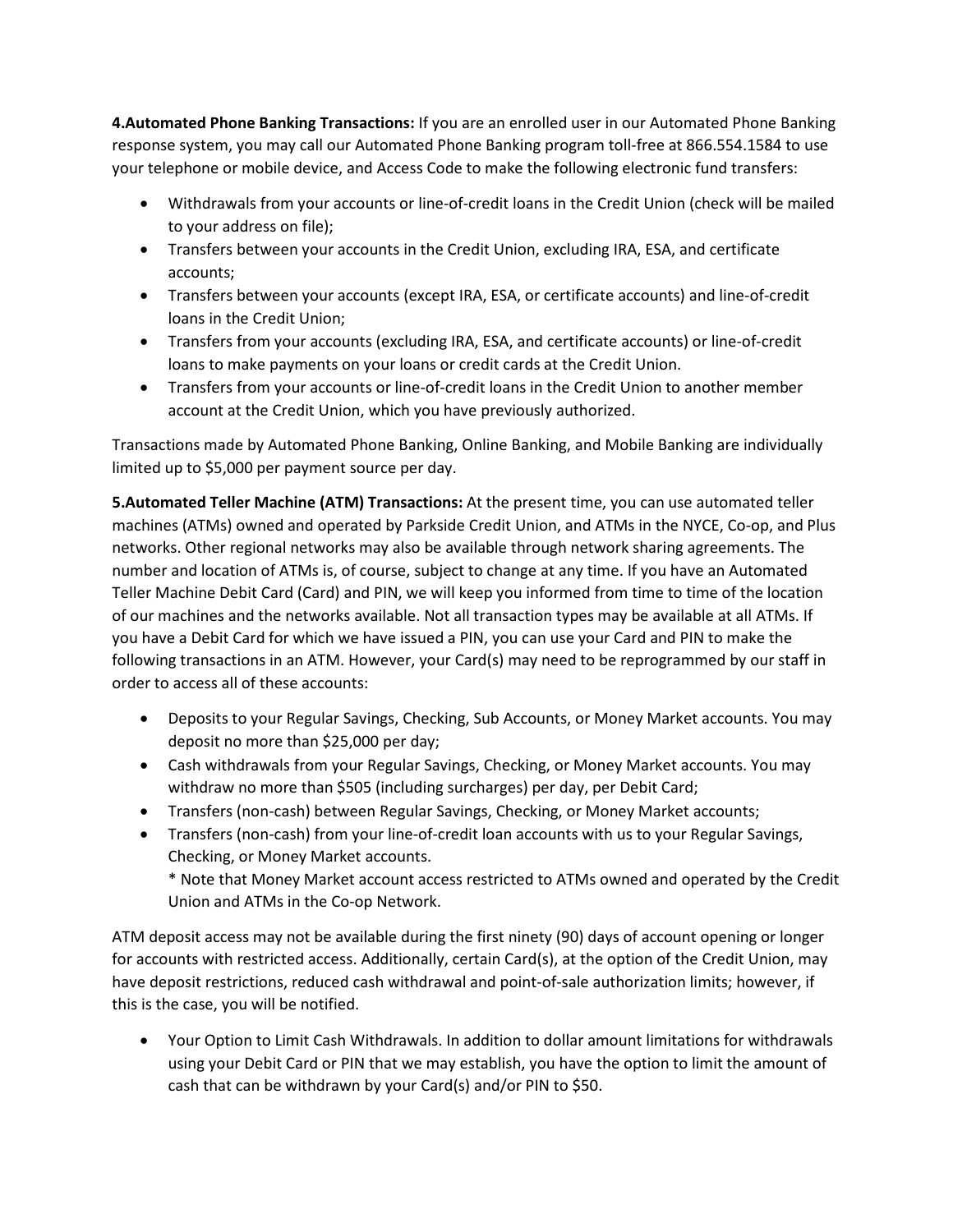**6.Point-of-Sale Transactions:** If you have a Debit Card (Card) for which we have issued a PIN, you may use your Card and PIN to pay for goods and services at places that have agreed to accept Cards with Interlink or NYCE access, or other third-party merchants/ processors, authorized by you, with whom we are not associated. These businesses may display the Interlink or NYCE logo in their business locations. Payment may only be made from funds in your checking account. Access to other accounts is not permitted. To protect against possible losses, your Debit Card will not allow you to obtain more than \$1,500 in goods or services per day, through any combination of transactions at point of sale terminal(s) or purchase(s) at Master Card merchant(s) during a daily twenty-four (24) hour cycle. These limits are in addition to the ATM cash withdrawal limits stated above.

**7. Debit Card Transactions:** If you have a Debit Card associated with your Parkside Credit Union checking account, you may use your Card to purchase goods and services from merchants that have agreed to accept Cards, subject to the limitations stated in the Point-of-Sale section above. These merchants may display the payment card logo in their business locations. You may also use your Debit Card to order goods or services by mail, telephone, or the Internet from merchants that have agreed to accept Cards. Your Debit Card, along with your PIN, will also perform the transactions itemized in the "Automated Teller Machine Transactions" and "Point-of-Sale Transactions" sections above. Transactions may only be made from funds in your checking account. Access to other accounts is not permitted.

**8.Online Banking and Mobile Banking Transactions:** Our Online Banking and Mobile Banking allows members to process electronic fund transfers between Credit Union account(s) and make other transfer requests by use of a computer or mobile device connected to the Internet. If you are an enrolled user of our Online Banking system, you may log onto either Online Banking or Mobile Banking to process the following transactions:

- Transfers between your accounts in the Credit Union (excluding IRA and certificate accounts);
- Transfers from your accounts to your loans or credit card in the Credit Union;
- Transfers from your line-of-credit loans to your accounts;
- Transfers from your accounts or line-of-credit loans to another member account at the Credit Union. Transfers to other member accounts through Mobile Banking must be preauthorized;
- Make third party payments through use of our Bill Pay service.

Transactions made by Automated Phone Banking, Online Banking, and Mobile Banking are individually limited up to \$5,000 per payment source per day, a maximum of six (6) transactions per day, and an aggregate maximum daily transaction limit of \$25,000.

**9.Bill Pay Services:** Bill Pay is a bill payment service, which allows members to transfer funds from their checking account to make third-party payments. You must be an enrolled user of Online Banking to access the Bill Pay service. Please see the Fee Schedule for details on non-usage of Bill Pay. We reserve the right to impose and charge applicable additional fees, or change fees, upon notice, in the future. You must be logged into our Online Banking or Mobile Banking program to use the Bill Pay service. Not all services are available through Mobile Banking. The Bill Pay service offers the following electronic fund transfers:

• Withdrawals from your checking account in the Credit Union to make payments to third parties, through the facilities of an Automated Clearinghouse (ACH), other electronic network, or by check.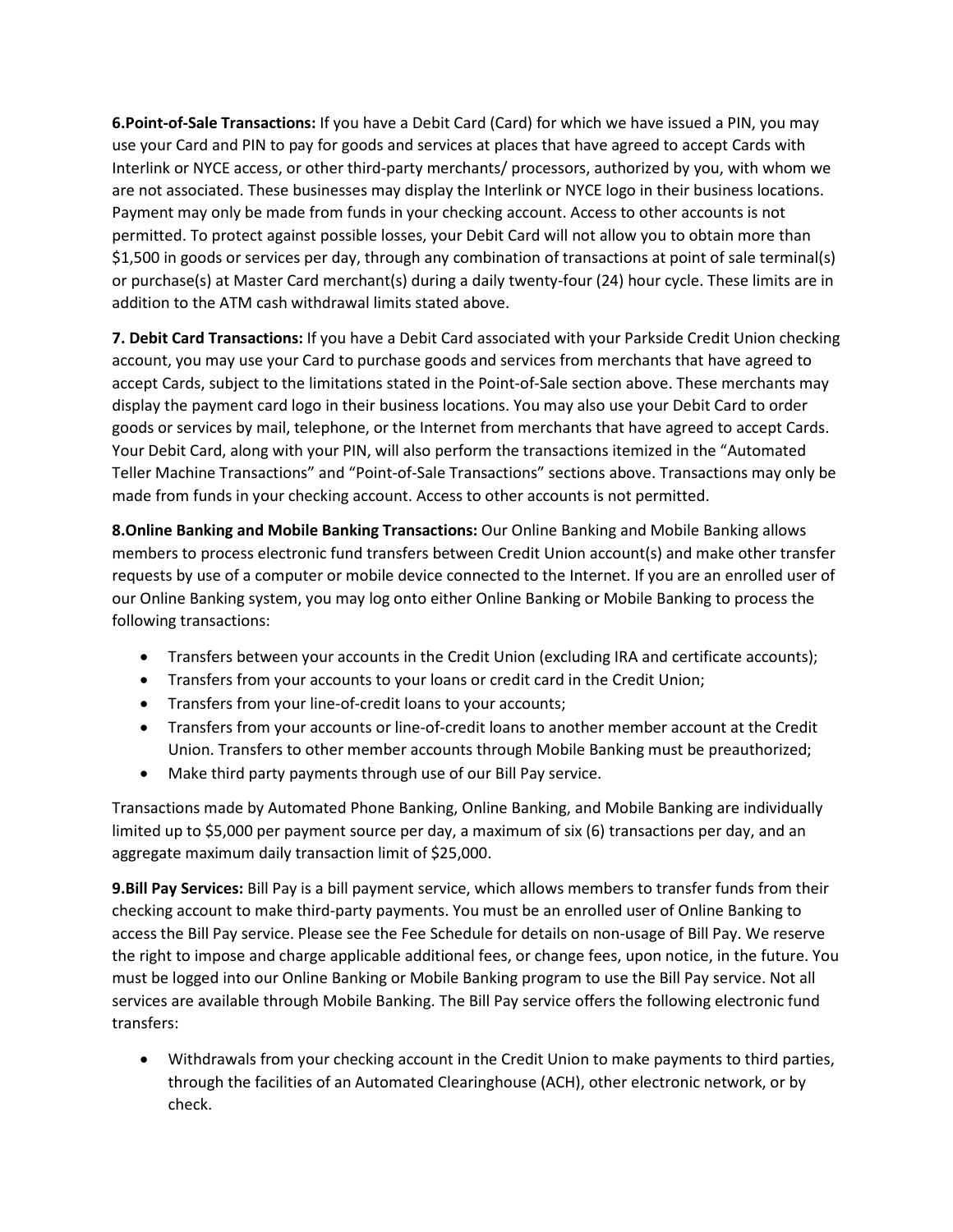- Bill Pay transfers can be scheduled as a One-Time payment, Recurring payment, or Rush Delivery payment. Depending on the Payee, bill payments may be processed as an electronic payment or check payment. Electronic payments will be withdrawn from your account on or after 3 p.m. on the payment processing day. Check payments will be issued by check and withdrawn from your account on the date you schedule. Bill payments will be delivered to the Payee by the "Deliver By" date indicated at the time the payment is scheduled.
- A One-Time payment will begin processing on the day scheduled by you, or if not a business day on the next business day. One-Time payments may be scheduled up to eighteen (18) months in advance and may be edited or cancelled prior to 3:00 p.m. (Eastern Time) on the date the payment is scheduled to begin processing.
- A Recurring payment may be scheduled to occur automatically based upon a specified regular basis, beginning on the start date you have indicated and ending on the end date you have indicated. Electronic Recurring payment(s) will be withdrawn on the business day you have scheduled, or if not a business day on the prior business day. Recurring payments may be edited or cancelled by you prior to 3:00 p.m. (Eastern time) on the date the payment is scheduled to begin processing. 14
- A Rush Delivery payment, when available, must be scheduled on a business day prior to 4:00 p.m. (Eastern Time). Funds will be withdrawn from your checking account the same day you enter the payment information. The third-party payment will be delivered on the next business day or the second business day, as designated by you. Rush Delivery payments may be edited or cancelled by you prior to 4 p.m. (Eastern Time) of the day in which the payment is scheduled to begin processing. There is a fee for Rush Delivery payments as indicated at the time the payment is scheduled.
- The Bill Pay program is available twenty-four (24) hours per day, seven (7) days per week, and is limited to \$5,000 per payment and an aggregate of \$5,000 per day. All payments must be payable in United States Dollars and the payee address must be within the United States. We do not recommend making payments to a federal, state or local governmental or taxing unit.

**E. Mobile Payment and Digital Wallet Services.** A mobile payment and/or digital wallet service allows members to make payments using compatible devices and applications (such as Apple Pay). The storage and usage of your Credit Union Card number or account information in third party applications is subject to the terms and conditions of the applicable cardholder and account agreements with the Credit Union. Please contact the Credit Union for further information or any questions regarding your use of these services.

**F. Illegal Use of Card or Other "Electronic Fund Transfer" Service.** You agree not to use EFT services for illegal gambling or other illegal purpose. Display of a payment card logo by, for example, an online merchant does not necessarily mean that transactions are lawful in all jurisdictions in which you may be located. The Credit Union may decline to authorize any transaction the Credit Union believes poses an undue risk of illegality or unlawfulness. The Credit Union will immediately report and comply fully with law enforcement agencies seeking to investigate illegal use of a Credit Union Card or other EFT service.

**G. Card and Electronic Device Ownership.** All Automated Teller Machine (ATM)and/or Debit Cards, and their personal identification numbers (PINs), Online or Mobile Banking passwords, and Automated Phone Banking PINs remain the property of the Credit Union and may be revoked or cancelled at any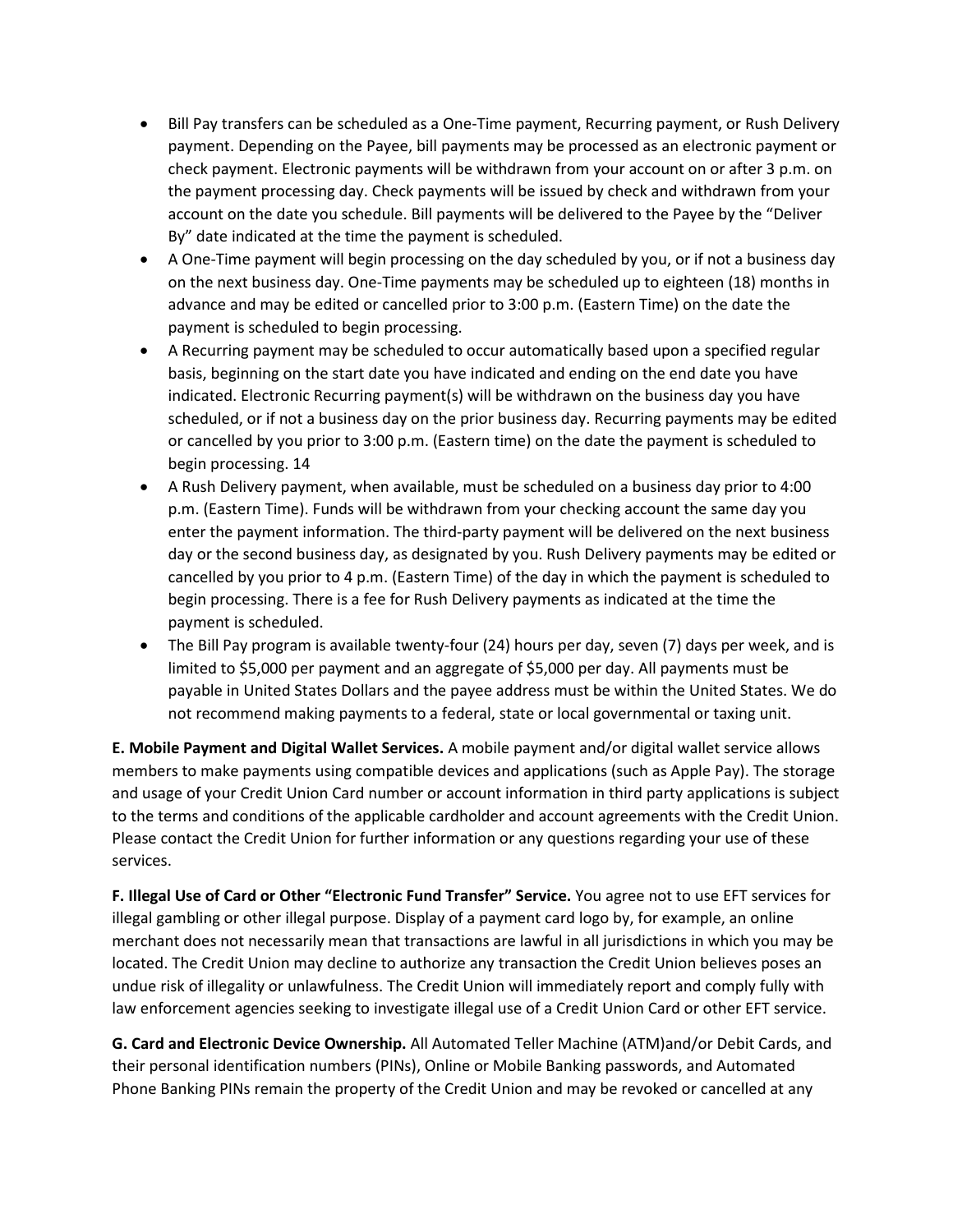time without giving you prior notice. Your use of such services is a revocable privilege. Because we retain ownership of all Cards and PINs, we may, in our sole discretion, revoke your access to such privileges for repeated overdrafts, account misuse, loan delinquencies, and other activities deemed adverse to the Credit Union's interest. If this EFT Agreement is terminated, you agree to surrender any Debit Cards to us. We will not be required to complete any EFT service that would cause your account to go below zero, or after the service has been terminated, but if we do, you agree to pay us the amount of the improper withdrawal, or transfer, along with any applicable fees as set forth in our Fee Schedule.

**H. Personal Identification Number (PIN) and Password Secrecy and Member Responsibility.** If we have issued PINs or passwords (Codes) for use in conjunction with your Card(s) or account, you agree to keep the Codes secret and you also agree that you will not write the Code on your Card(s) nor on any item you keep with your Card(s) or other account information, or store your Codes on your computer.

**I. Fees for "Electronic Fund Transfers."** We may charge you fees for EFT services as set forth in this EFT Agreement or as set forth in our Fee Schedule. We reserve the right to impose, or change such fees, if we deem it necessary. We will give you at least twenty-one (21) days advance written notice before imposing or increasing any such fee. If you use an ATM that is not operated by us, you may be charged a fee by the operator of the ATM and/or by an automated transfer network.

**J. Currency Conversion and International Transactions.** If you use your Card to make a transaction in a country outside the United States, you will be charged an International Transaction Fee, regardless if the transaction is made in foreign currency or United States (U.S.) currency. (Refer to our current Fee Schedule for the applicable Debit/Credit Card International Transaction Fee.) If the transaction is made in foreign currency, the transaction will be converted to U.S. Dollars. The currency conversion rate will be either a rate selected by payment card or the Plus network from the range of rates available in wholesale currency markets for the applicable central processing date, which may vary from the rate payment card or Plus Network itself receives, or the government mandated rate in effect for the applicable central processing date. We reserve the right to change this fee, upon notice, in the future.

**K. Limitations on "Electronic Fund Transfers."** Transfers and withdrawals made by telephone, facsimile, by Automated Phone Banking, through Online or Mobile Banking, by transfer to an authorized third party, or to cover overdrafts will be limited to a total of six (6) such transfers and withdrawals per account, per month. Transfers and withdrawals made by ATM, in person or by mail, and through our Bill Pay service are not subject to this limitation nor are transfers and withdrawals made from your checking account. We may refuse to make transfers in excess of the above limits and your account(s) may be subject to closure if these limits are exceeded. Refer to Subsection D of this EFT Agreement regarding product/service specific limitations and restrictions. Your accounts may be accessed twentyfour (24) hours per day, seven (7) days per week, except for short periods of time each day to allow for certain processing and back-up requirements. Other unanticipated outages may be experienced, although they will be kept to a minimum. We reserve the right to deny EFT services if any of your account(s) are not in good standing, such as if you are past due on your loan obligations with us or overdrawn on any of your account(s). We also reserve the right to deny any EFT service when, in our sole discretion, a transaction is deemed to subject the account or Credit Union to a high level of risk. These limitations may be changed in the future; however, we will give you written notice of any such change at least twenty-one (21) days in advance.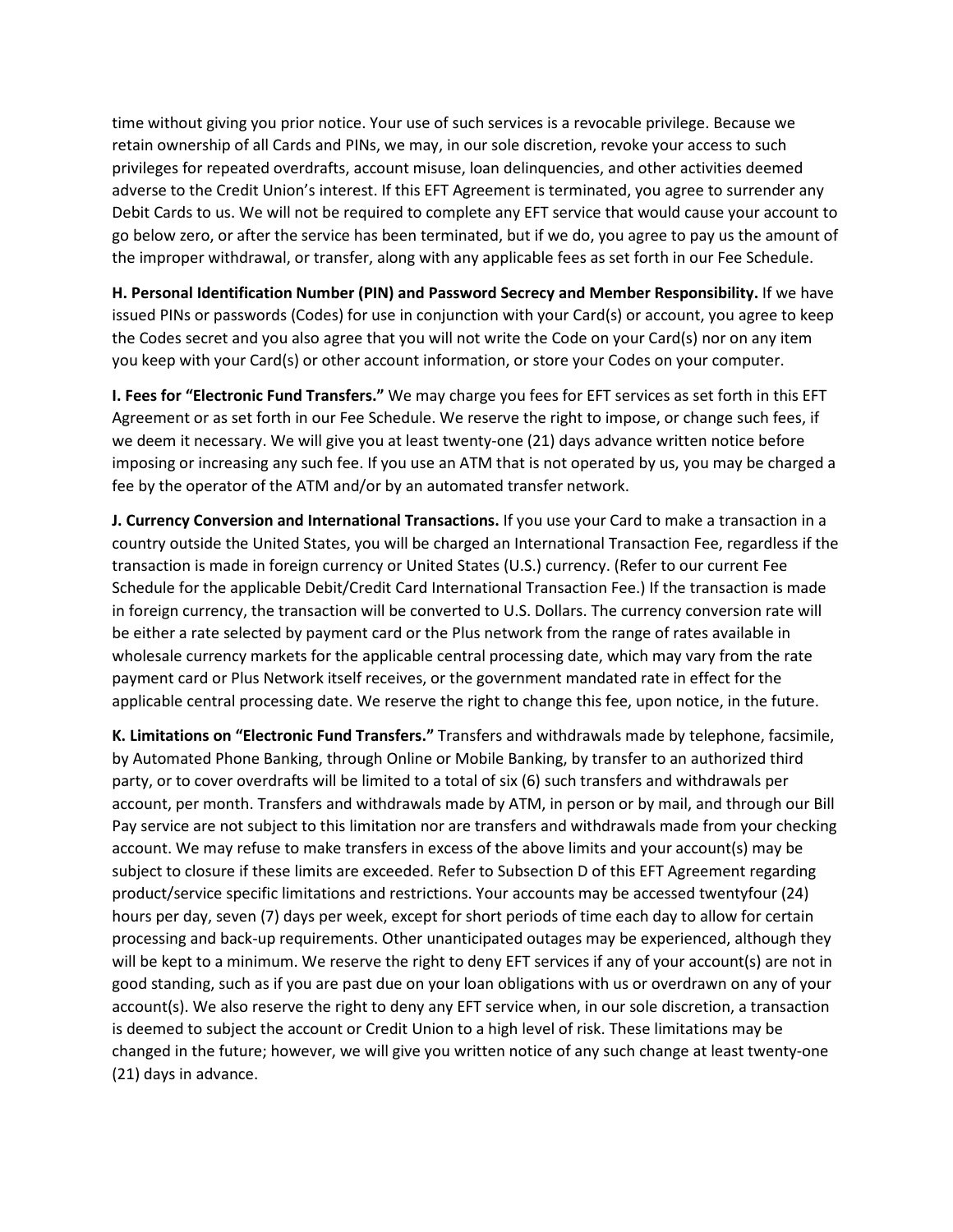**L. Documentation of Transfers.** You can get a transaction receipt at the time you make any transfer to, from or between your account(s) using an ATM, point-of-sale terminal, or make a Card purchase transaction. A receipt may not be available if the transaction amount is \$15 or less. If you have arranged to have direct deposits at least once every sixty (60) days from the same person or company:

1.In most cases, the person or company making the deposit will give you notice every time they send us the money, but

2.If that person or company does not give you such notice, you may use our Automated Phone Banking, Online Banking, Mobile Banking, or contact us at 734.525.0700 (during business hours) to find out whether or not the deposit was made.

You will receive a statement every month in which you have EFT activity, and at least once per quarter for each account(s) for which you have authorized any EFT service described in Subsection D that has not had activity in a given month.

**M. Rights and Procedures to Stop Payment on Preauthorized, Electronic Check Conversions, and Bill Pay Transfers.** If you have authorized payments from your account(s), or authorized an electronic check conversion, you can stop these payments. One-Time and Recurring Bill Pay transactions may be edited or cancelled through the Bill Pay service by you prior to 3 p.m. (Eastern Time) on the scheduled processing day. Rush Delivery payments may be edited or cancelled through the Bill Pay service by you prior to 4 p.m. (Eastern Time) on the scheduled processing day. To place a stop payment on a preauthorized transfer, electronic check conversion, or Bill Pay payment issued by check you must: Call us at 734.525.0700

Or, write us at:

Parkside Credit Union Attention: Remote Services 1747 S. Newburgh Road Westland, Michigan 48186

This notice must be sent in time for us to receive your request three (3) or more business days before the payment is scheduled to be 15 processed. Give us your name and account number, the name of the party receiving the payment, the amount of the payment, and date on which it is scheduled to be processed. If you call, you may be required to put your request in writing and to get it to us within fourteen (14) days after you call. A written stop payment order is valid for six (6) months. We charge a fee for handling such stop-payment orders and reserve the right, upon notice, to change such fees in the future. Refer to ACH, Check, and Bill Pay Stop Payment Fees in our current Fee Schedule. If you order us to stop a preauthorized payment, check conversion, or Bill Pay payment issued by check three (3) or more business days before the transfer is scheduled, and we do not do so, we will be liable for your actual losses or proven damages. Refer to Subsection S of this EFT Agreement, for our business days.

**N. Reversing "Electronic Fund Transfers."** If an EFT described in Subsection D was a payment of \$50 or more for goods or services to a third party, you have the right to require us to reverse such transfer and to credit your account with the full amount of the transfer if (i) you tell us, within four (4) calendar days after the date of the transfer, to make such a reversal, (ii) you notify us that you have made a good faith attempt to resolve your dispute with the third party involved, and (iii) you assure us that any returnable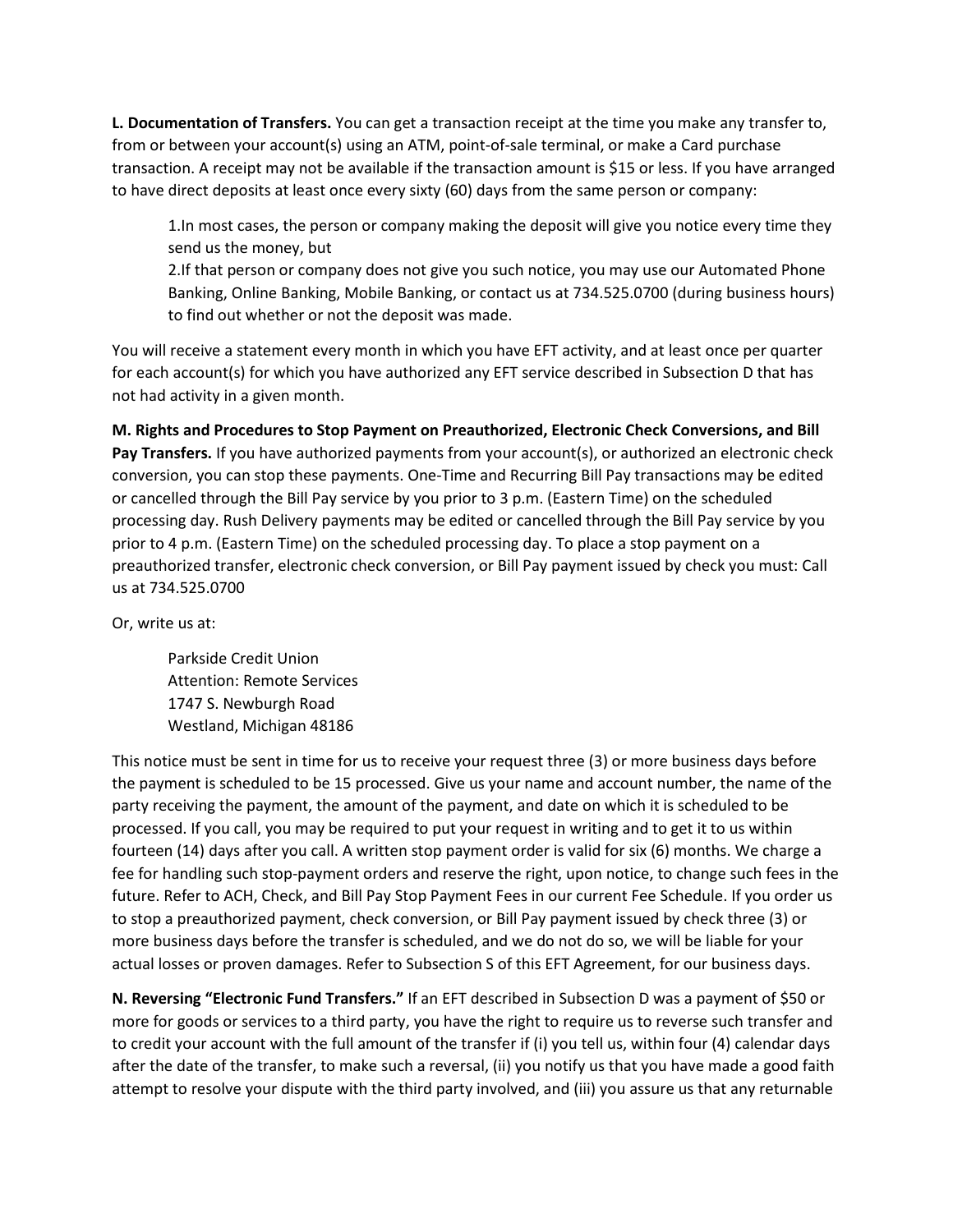goods involved in the dispute will be returned. If you do these things in writing, you MUST send the letter to:

Parkside Credit Union Attention: Remote Services 1747 S. Newburgh Road Westland, Michigan 48186

If you phone us, you MUST call us at 734.525.0700 (during business hours). If you tell us orally that you want such a transfer reversed, you MUST send us a letter to confirm your reversal request, your notice of attempted resolution of the dispute, and your assurance to return any returnable goods involved. You are required to get this letter back to us within fourteen (14) calendar days after the date of your oral request for reversal. We reserve the right to impose a reasonable charge for handling such reversal requests, and to increase such charges thereafter. Refer to the ACH returned item fee in our current Fee Schedule.

**O. Confidentiality.** In the ordinary course of business, we will only disclose information to non-affiliated third parties concerning your account(s) or electronic fund transfers described in Subsection D under the following circumstances:

- When it is necessary to complete transactions;
- If you give us written permission;
- In order to verify the existence and condition of your account(s), for a third party, such as a credit bureau or merchant (at our discretion);
- In order to comply with government agency or court orders.

**P. Your Liability for Unauthorized Transfers.** Tell us AT ONCE if you believe your Card and/or Code has been lost or stolen. Calling is the best way of keeping your possible losses down. You could lose all the money in your account and in any other associated account(s). If you believe your Card and/or Code has been lost or stolen and you tell us within two (2) business days after you learn of the loss or theft, you will have no liability if someone used your Card and/or Code without your permission. If you do NOT tell us within two (2) business days after you learn of the loss or theft of your Card and/or Code, under Regulation E, you could lose up to \$500. Also, you may have unlimited liability if the unauthorized transaction(s) are not reported within sixty (60) days of when the unauthorized transaction(s) were reported on a periodic statement. If a good reason (such as a verifiable long trip or hospital stay) kept you from telling us we will extend the time periods.

**Special Liability Protection Rules for Debit Card Transactions.** You will not be liable for any unauthorized transactions made with your lost or stolen Debit Card, when used to make purchases processed through the payment card network (excluding transactions performed at an ATM or Interlink point-of-sale merchant), unless you are negligent in the handling of the Card, or transactions are not reported within the timeframes noted above.

**Contact in event of unauthorized transfer.** If you believe your Card and/or Code has been lost or stolen or that someone has transferred or may transfer money from your account without your permission, call or write us at the following telephone number or address: Telephone us at 734.525.0700 (during business hours)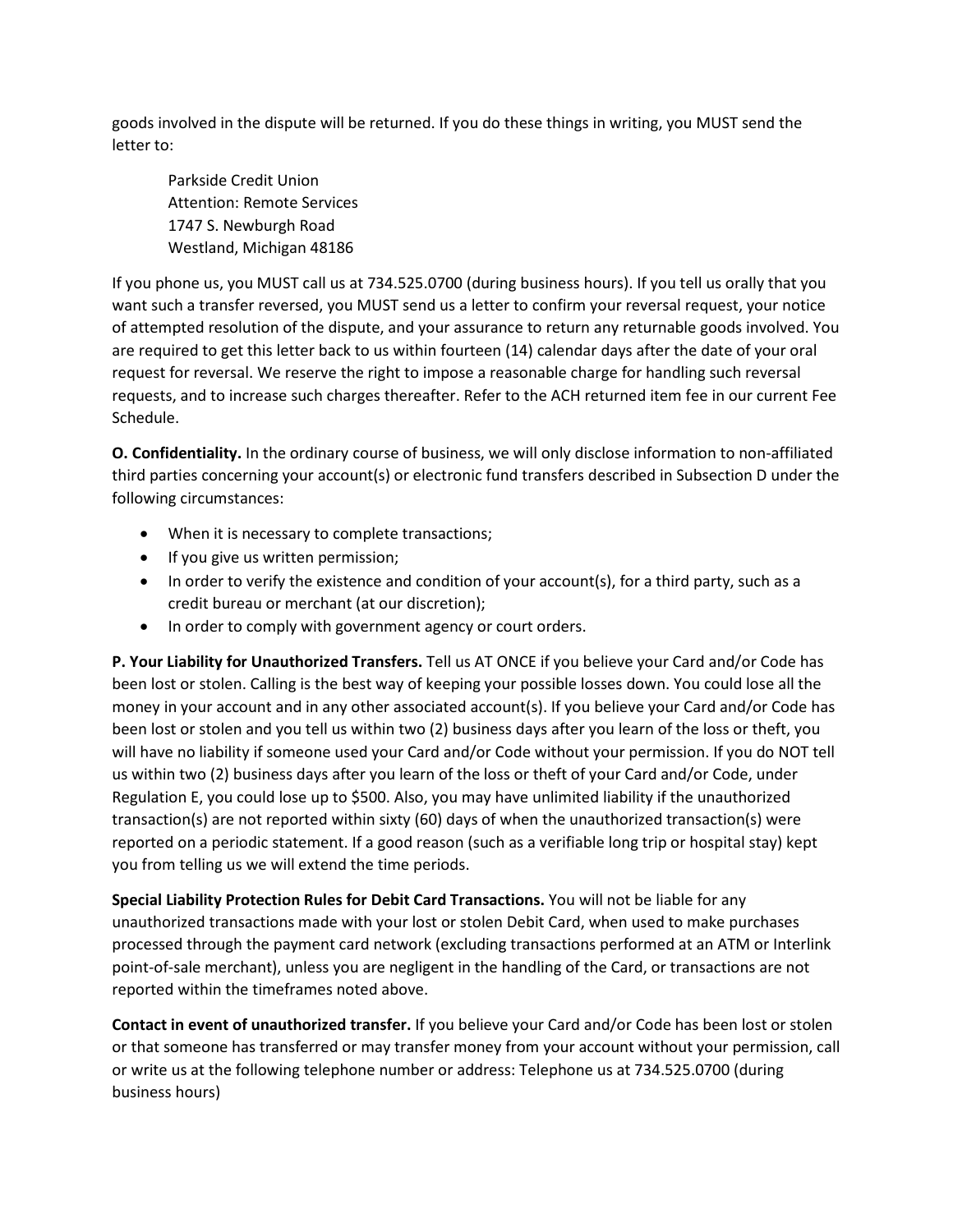Or write to us at:

Parkside Credit Union Attention: Remote Services 1747 S. Newburgh Road Westland, Michigan 48186

For lost or stolen Debit Cards call us toll-free at 888.241.2510 anytime or 909.941.1398, if calling from an international location.

**Q. ERROR RESOLUTION NOTICE.** In case of errors or questions about your EFT transactions, call or write us at the telephone number or address listed above, as soon as you can, if you think your statement or a transaction receipt is wrong or if you need more information about an EFT transaction listed on the statement or receipt. We must hear from you no later than sixty (60) days after we send the FIRST statement on which the problem or error appeared with the following information:

1.Tell us your name and account number (if any); and

2.Describe the error or the EFT transaction you are unsure about, and explain as clearly as you can why you believe it is an error or why you need more information; and 3.Tell us the dollar amount of the suspected error.

If you tell us orally, we will require that you send us your complaint or question in writing within fourteen (14) calendar days. We will determine whether an error occurred within ten (10) business days (twenty (20) business days if the EFT transaction involved a new account) after we hear from you and will correct any error promptly. If we need more time, however, we may take up to forty-five (45) days (ninety (90) days if the EFT transaction involved a new account, a point-of-sale transaction, or a foreign initiated transfer) to investigate your complaint or question. If we decide to do this, we will credit your account a provisional credit within ten (10) business days (twenty (20) business days if the EFT transaction involved a new account) for the amount you think is in error, so that you will have use of the money during the time it takes us to complete our investigation. If we ask you to put your complaint or question in writing and we do not receive it within fourteen (14) calendar days, we may not credit your account. Your account is considered a new account for the first ninety (90) days after the first deposit is made, unless you already have an established account open at least ninety (90) days with us before the new account is opened. We will tell you the results within three (3) business days after completing our investigation. If we decide that there was no error, we will send you a written explanation. You may ask us for copies of the documents that we used in our investigation by contacting us at the telephone number and address shown above.

**R. Our Liability for Failure to Make Electronic Fund Transfers.** If we do not complete an EFT transaction to or from your account(s) on time or in the correct amount according to our agreements with you, we will be liable for your losses or damages. However, there are some exceptions. For example, we will not be liable, for the failure to complete a transfer under any of the following circumstances:

- For a loss of a Card that is retained or destroyed by an ATM;
- If, through no fault of ours, you do not have enough money in your account to make the EFT;
- If there is not enough money in your account, in excess of amounts you have pledged to us as collateral for a loan, to make the EFT;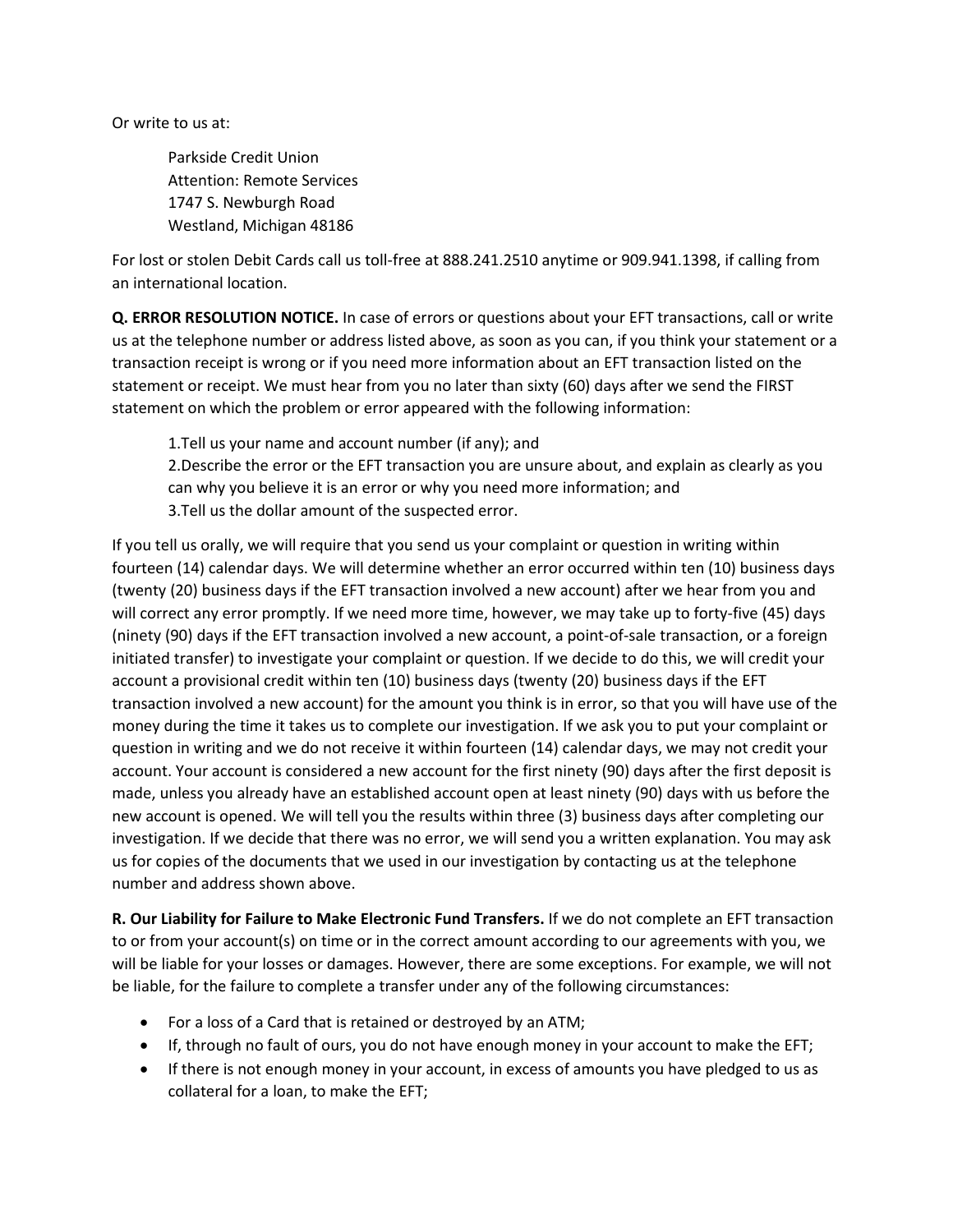- If there is not enough collected or available funds in your account to make the EFT;
- If the funds in your account are subject to garnishment or other legal process;
- If we have, because of your default on a loan, exercised our rights against the funds on deposit in an account;
- If the EFT would take the balance on your overdraft loan (if 16 applicable) over the credit limit;
- If the EFT would go over the established limit on your account(s);
- If you used your Card(s) or other access device in an incorrect, illegal or unauthorized manner;
- If the ATM where you are making the withdrawal does not have enough cash;
- If the ATM or system where you are making the EFT was not working properly and you knew about the breakdown when you started the EFT transaction;
- If the failure was caused by a merchant, system or network not within our control;
- If you use or attempt to use EFT services after your right has been canceled;
- If circumstances beyond our control (such as fire or flood) prevent the EFT, despite reasonable precautions we have taken;
- if you operate an ATM or system improperly;
- If you fail to observe the terms and conditions of this EFT Agreement or our account agreements (including but not limited to this Membership and Account Agreement) with you;
- If, due to suspicious activity on your account, we have temporarily suspended your privileges until the activity can be verified;
- If, using Bill Pay, you attempt to make a payment to a payee outside the U.S., or to a governmental or taxing unit, or another restricted payee;
- If any of your loan accounts or any other obligation owing to us is delinquent or in default, or any account with us is in derogatory status; or
- Other reasonable exceptions as established by us.

**S. "Business Days".** Our business days are Monday through Friday, excluding Federal Holidays, Good Friday, the Friday after Thanksgiving, Christmas Eve, New Year's Eve, and on any day designated for their observance.

**T. Notification of Regulatory Authority.** This EFT Agreement and the EFT services provided in this EFT Agreement are governed by Federal law and Michigan law. You may notify the State agency noted below of any violation of law. The address of this Authority is as follows:

State of Michigan Dept. of Insurance & Financial Services Credit Union Division P.O. Box 30220 Lansing, MI 48909-7720

**U. Amendments.** We reserve the right to amend this EFT Agreement in any manner and at any time. If we do so, we will give you such advance notice thereof as we deem to be reasonable under the circumstances. When required by law, we will give you at least twenty-one (21) days advance written notice. You agree that we may amend or modify this EFT Agreement without notice if an immediate change is necessary to maintain or restore the security of our account arrangements or of any account.